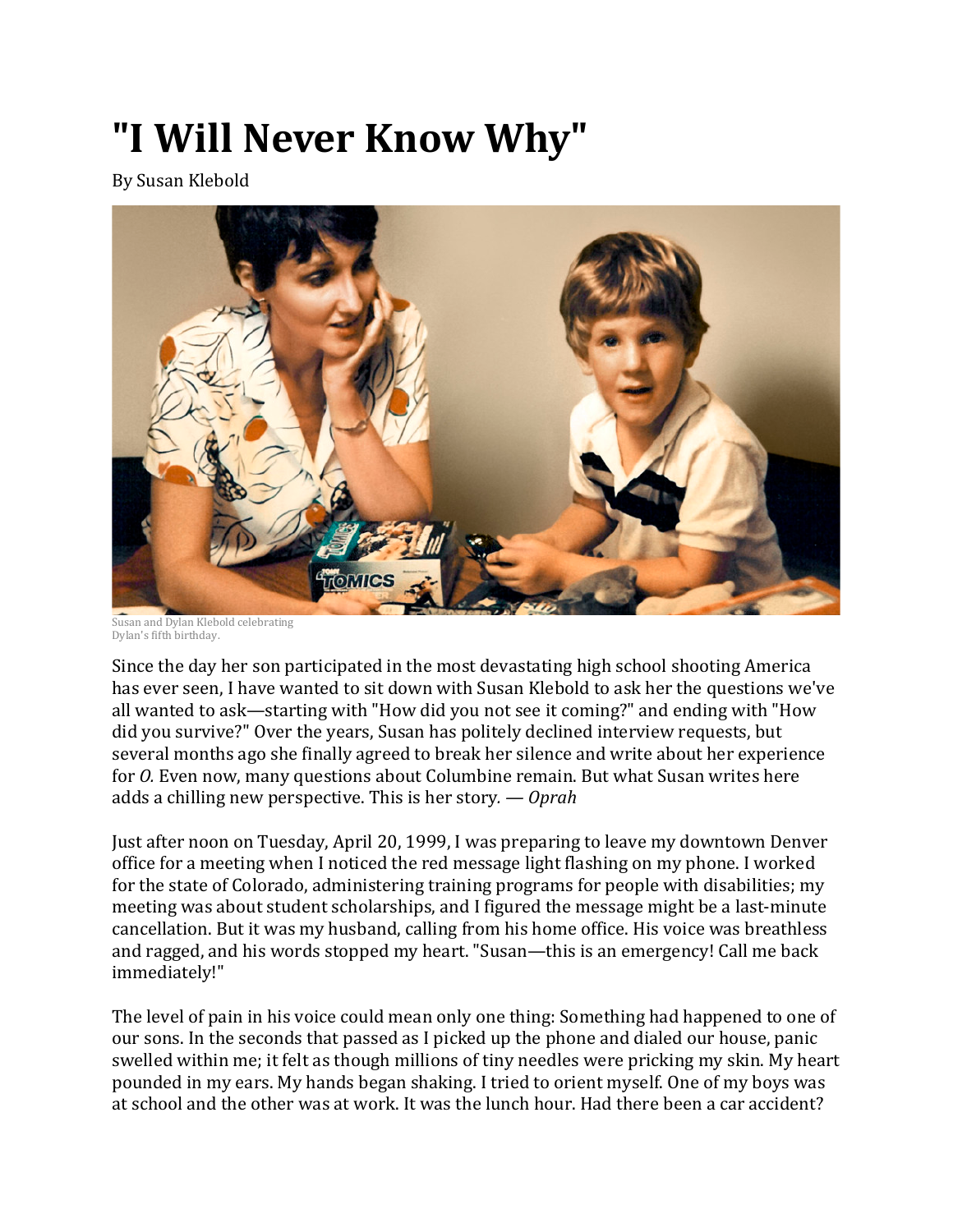When my husband picked up the phone, he shouted, "Listen to the television!"—then held out the receiver so I could hear. I couldn't understand the words being broadcast, but the fact that whatever had happened was big enough to be on TV filled me with terror. Were we at war? Was our country under nuclear attack? "What's happening?" I shrieked.

He came back on the line and poured out what he'd just learned during a distraught call from a close friend of our 17-year-old son, Dylan: There was some kind of shooting at the high school...gunmen in black trenchcoats were firing at people...the friend knew all the kids who wore trenchcoats, and all were accounted for except Dylan and his friend Eric...and Dylan and Eric hadn't been in class that morning...and no one knew where they were.

My husband had told himself that if he found the coat, Dylan couldn't be involved. He'd torn the house apart, looking everywhere. No coat. When there was nowhere left to look, somehow he knew the truth. It was like staring at one of those computer-generated 3-D pictures when the abstract pattern suddenly comes into focus as a recognizable image.

I barely got enough air in my lungs to say, "I'm coming home." We hung up without saying goodbye.

My office was 26 miles from our house. All I could think as I drove was that Dylan was in danger. With every cell in my body, I felt his importance to me, and I knew I would never recover if anything happened to him. I seesawed between impossible possibilities, all of them sending me into paroxysms of fear. Maybe no one knew where Dylan was because he'd been shot himself. Maybe he was lying in the school somewhere injured or dead. Maybe he was being held hostage. Maybe he was trapped and couldn't get word to us. Maybe it was some kind of prank and no one was hurt. How could we think for even a second that Dylan could shoot someone? Shame on us for even considering the idea. Dylan was a gentle, sensible kid. No one in our family had ever owned a gun. How in the world could he be part of something like this?

Yet no matter how hard I wanted to believe that he wasn't, I couldn't dismiss the possibility. My husband had noticed something tight in Dylan's voice earlier that week; I had heard it myself just that morning. I knew that Dylan disliked his school. And that he'd spent much of the past few days with Eric Harris—who hadn't been to our house for months but who'd suddenly stayed over one night that weekend. If Eric was missing now, too, then I couldn't deny that the two of them might be involved in something bad together. More than a year earlier, they had broken into a van parked on a country road near our house. They'd been arrested and had completed a juvenile diversion program that involved counseling, community service, and classes. Their theft had shown that under each other's influence they could be impulsive and unscrupulous. Could they also—no matter how unbelievable it seemed—be violent?

When I got home my husband told me the police were on their way. I had so much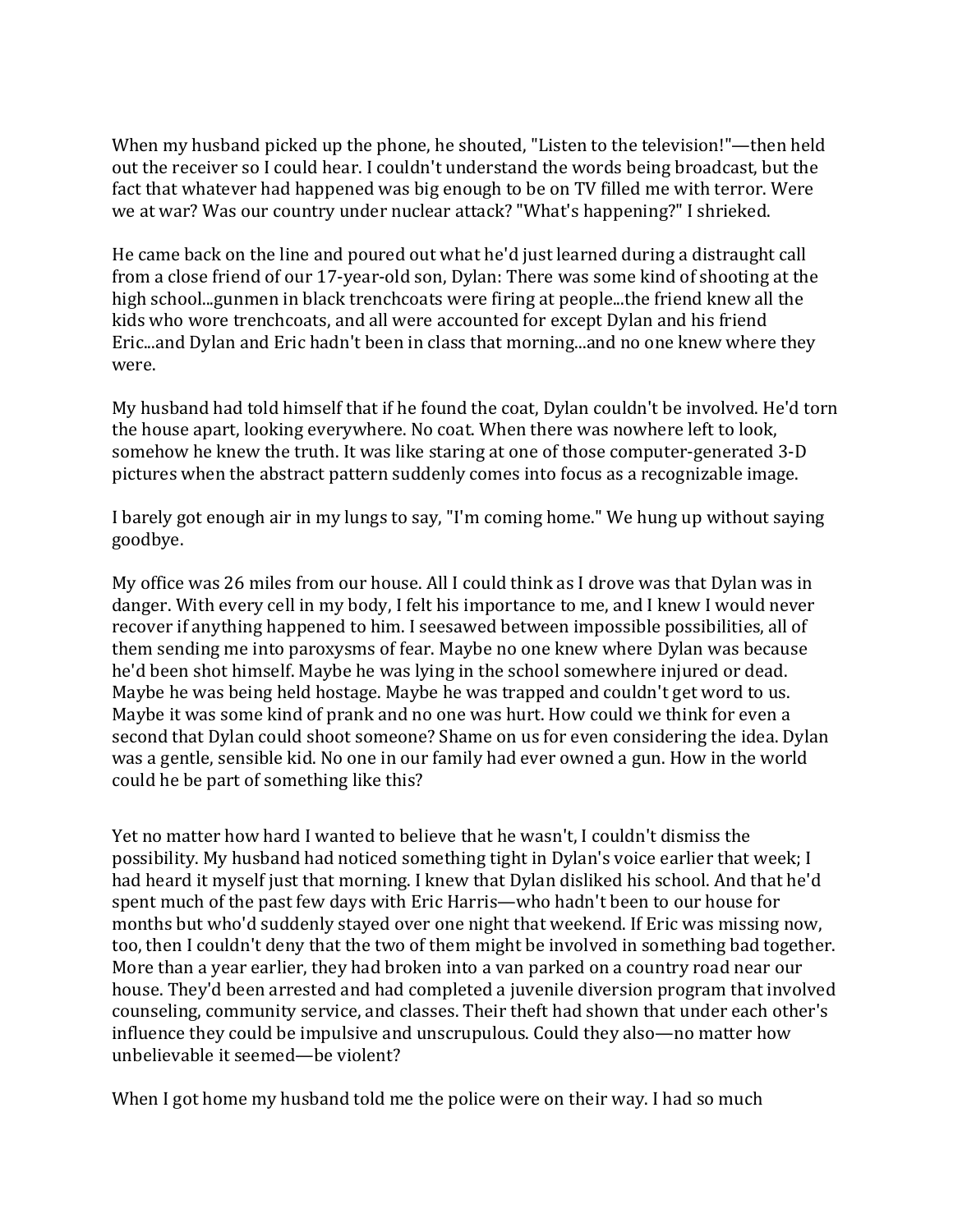adrenaline in my system that even as I was changing out of my work clothes, I was racing from room to room. I felt such an urgency to be ready for whatever might happen next. I called my sister. As I told her what was going on, I was overcome by horror, and I started to cry. Moments after I hung up the phone, my 20-year-old son walked in and lifted me like a rag doll in his arms while I sobbed into a dish towel. Then my husband shouted from the front hallway, "They're here!"

Members of a SWAT team in dark uniforms with bulletproof vests had arrived. I thought they were coming to help us or to get our assistance in helping Dylan; if Dylan did have a gun, maybe they were hoping we could persuade him to put it down. But it seemed that in the SWAT team's eyes, we were suspects ourselves. Years later I would learn that many of their actions that day were intended to protect us; fearing that we would hurt ourselves or that our home might have been rigged with explosives, they told us we had to leave the house. For the rest of the afternoon, we stayed outside, sitting on the sidewalk or pacing up and down our brick walk. When we needed to use the bathroom, two armed guards escorted us inside and waited by the door.

I do not remember how or when, but sometime that day it was confirmed that Dylan and Eric were indeed perpetrators in a massacre at the school. I was in shock and barely grasped what was happening, but I could hear the television through the open windows. News coverage announced a growing tally of victims. Helicopters began circling overhead to capture a killer's family on film. Cars lined the road and onlookers gawked to get a better view.

Though others were suffering, my thoughts focused on the safety of my own child. With every moment that passed, the likelihood of seeing Dylan as I knew him diminished. I asked the police over and over, "What's happening? Where's Dylan? Is he okay?" Late in the afternoon someone finally told me that he was dead but not how he died. We were told to evacuate for a few days so authorities could search our home; we found shelter in the basement of a family member's house. After a sleepless night, I learned that Dylan and Eric had killed 12 students and one teacher, and injured 24 others, before taking their own lives.

As a young child, Dylan made parenting easy. From the time he was a toddler, he had a remarkable attention span and sense of order. He spent hours focused on puzzles and interlocking toys. He loved origami and Legos. By third grade, when he entered a gifted program at school, he had become his father's most devoted chess partner. He and his brother acted out feats of heroism in our backyard. He played Little League baseball. No matter what he did, he was driven to win—and was very hard on himself when he lost.

His adolescence was less joyful than his childhood. As he grew, he became extremely shy and uncomfortable when he was the center of attention, and would hide or act silly if we tried to take his picture. By junior high, it was evident that he no longer liked school; worse, his passion for learning was gone. In high school, he held a job and participated as a sound technician in school productions, but his grades were only fair. He hung out with friends,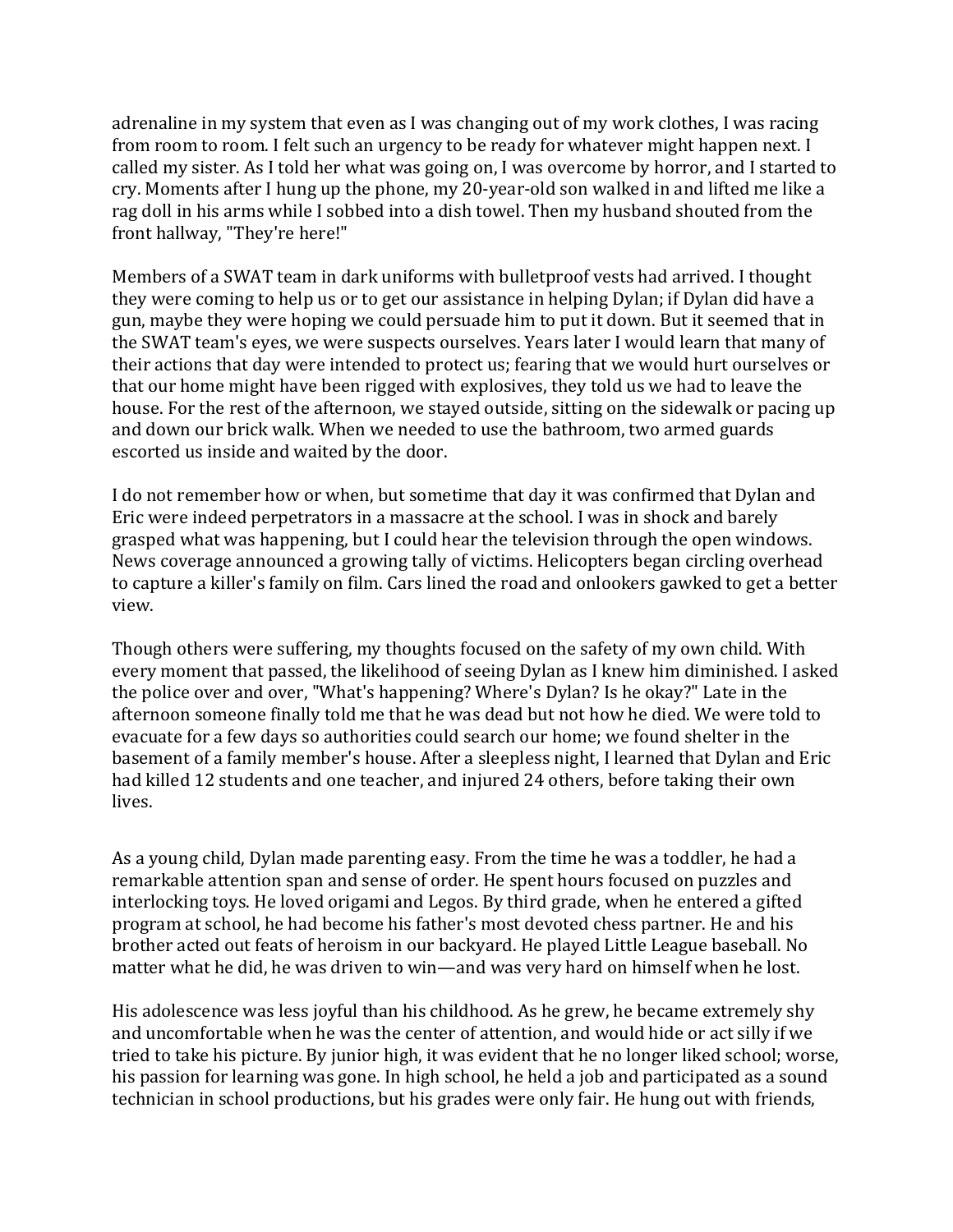slept late when he could, spent time in his room, talked on the phone, and played video games on a computer he built. In his junior year, he stunned us by hacking into the school's computer system with a friend (a violation for which he was expelled), but the low point of that year was his arrest. After the arrest, we kept him away from Eric for several weeks, and as time passed he seemed to distance himself from Eric of his own accord. I took this as a good sign.

By Dylan's senior year, he had grown tall and thin. His hair was long and scraggly; under his baseball cap, it stuck out like a clown wig. He'd been accepted at four colleges and had decided to go to the University of Arizona, but he'd never regained his love of learning. He was quiet. He grew irritated when we critiqued his driving, asked him to help around the house, or suggested that he get a haircut. In the last few months of senior year, he was pensive, as if he were thinking about the challenges of growing older. One day in April I said, "You seem so quiet lately—are you okay?" He said he was "just tired." Another time I asked if he wanted to talk about going away to college. I told him that if he didn't feel ready, he could stay home and go to a community college. He said, "I definitely want to go away." If that was a reference to anything more than leaving home for college, it never occurred to me.

Early on April 20, I was getting dressed for work when I heard Dylan bound down the stairs and open the front door. Wondering why he was in such a hurry when he could have slept another 20 minutes, I poked my head out of the bedroom. "Dyl?" All he said was "Bye." The front door slammed, and his car sped down the driveway. His voice had sounded sharp. I figured he was mad because he'd had to get up early to give someone a lift to class. I had no idea that I had just heard his voice for the last time.

It took about six months for the sheriff's department to begin sharing some of the evidence explaining what happened that day. For those six months, Dylan's friends and family were in denial. We didn't know that he and Eric had assembled an arsenal of explosives and guns. We believed his participation in the massacre was accidental or that he had been coerced. We believed that he did not intend to hurt anyone. One friend was sure that Dylan had been tricked at the last minute into using live ammunition. None of us could accept that he was capable of doing what he did.

These thoughts may seem foolish in light of what we now know, but they reflect what we believed to be true about Dylan. Yes, he had filled notebook pages with his private thoughts and feelings, repeatedly expressing profound alienation. But we'd never seen those notebooks. And yes, he'd written a school paper about a man in a black trenchcoat who brutally murders nine students. But we'd never seen that paper. (Although it had alarmed his English teacher enough to bring it to our attention, when we asked to see the paper at a parent-teacher conference, she didn't have it with her. Nor did she describe the contents beyond calling them "disturbing." At the conference—where we discussed many things, including books in the curriculum, Gen X versus Gen Y learners, and the '60s folk song "Four Strong Winds"—we agreed that she would show the paper to Dylan's guidance counselor; if he thought it was a problem, one of them would contact me. I never heard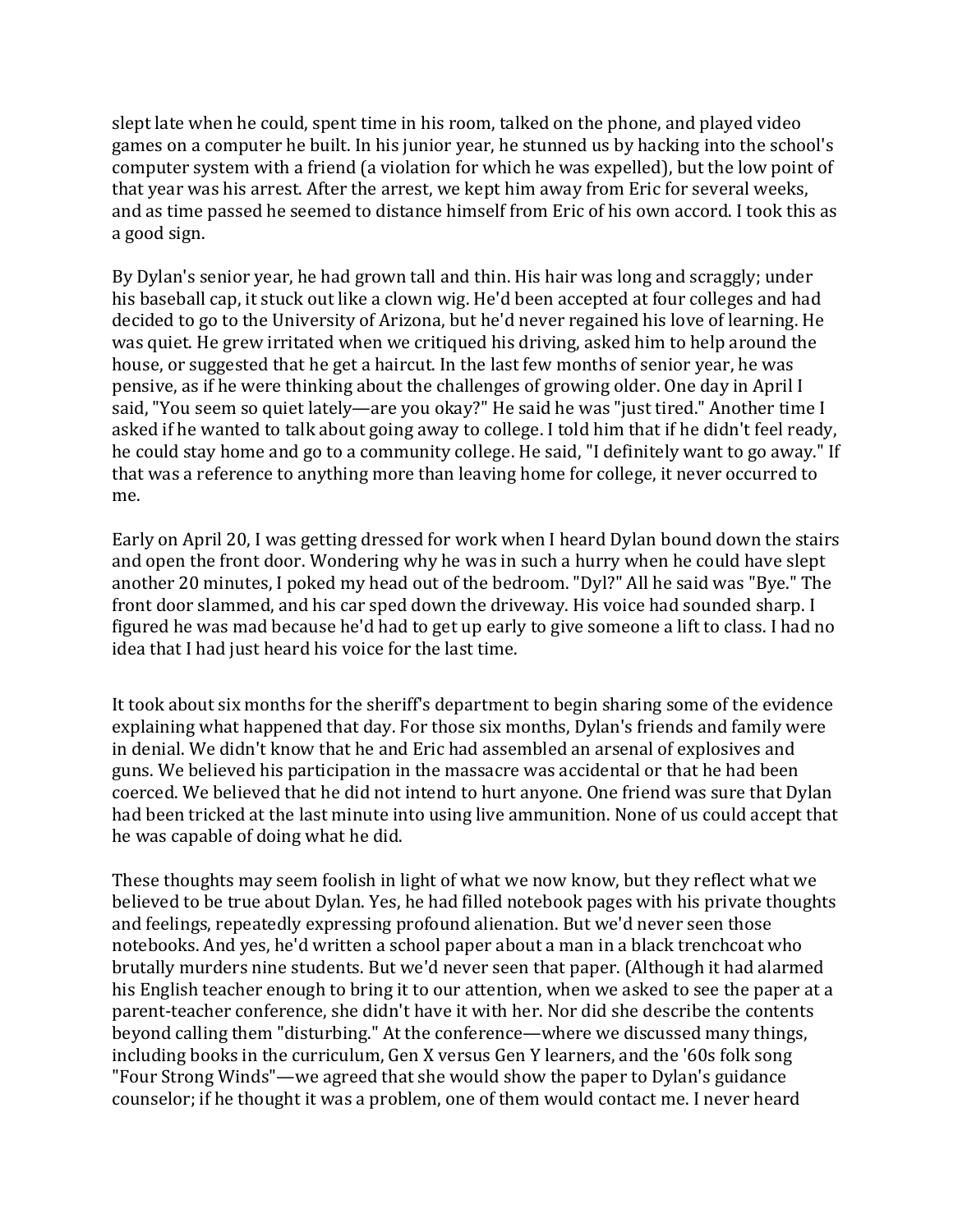from them.) We didn't see the paper, or Dylan's other writings, until the police showed them to us six months after the tragedy.

In the weeks and months that followed the killings, I was nearly insane with sorrow for the suffering my son had caused, and with grief for the child I had lost. Much of the time, I felt that I could not breathe, and I often wished that I would die. I got lost while driving. When I returned to work part-time in late May, I'd sit through meetings without the slightest idea of what was being said. Entire conversations slipped from memory. I cried at inappropriate times, embarrassing those around me. Once, I saw a dead pigeon in a parking lot and nearly became hysterical. I mistrusted everything—especially my own judgment.

Seeing pictures of the devastation and the weeping survivors was more than I could bear. I avoided all news coverage in order to function. I was obsessed with thoughts of the innocent children and the teacher who suffered because of Dylan's cruelty. I grieved for the other families, even though we had never met. Some had lost loved ones, while others were coping with severe, debilitating injuries and psychological trauma. It was impossible to believe that someone I had raised could cause so much suffering. The discovery that it could have been worse—that if their plan had worked, Dylan and Eric would have blown up the whole school—only increased the agony.

But while I perceived myself to be a victim of the tragedy, I didn't have the comfort of being perceived that way by most of the community. I was widely viewed as a perpetrator or at least an accomplice since I was the person who had raised a "monster." In one newspaper survey, 83 percent of respondents said that the parents' failure to teach Dylan and Eric proper values played a major part in the Columbine killings. If I turned on the radio, I heard angry voices condemning us for Dylan's actions. Our elected officials stated publicly that bad parenting was the cause of the massacre.

Through all of this, I felt extreme humiliation. For months I refused to use my last name in public. I avoided eye contact when I walked. Dylan was a product of my life's work, but his final actions implied that he had never been taught the fundamentals of right and wrong. There was no way to atone for my son's behavior.

Those of us who cared for Dylan felt responsible for his death. We thought, "If I had been a better (mother, father, brother, friend, aunt, uncle, cousin), I would have known this was coming." We perceived his actions to be our failure. I tried to identify a pivotal event in his upbringing that could account for his anger. Had I been too strict? Not strict enough? Had I pushed too hard, or not hard enough? In the days before he died, I had hugged him and told him how much I loved him. I held his scratchy face between my palms and told him that he was a wonderful person and that I was proud of him. Had he felt pressured by this? Did he feel that he could not live up to my expectations?

I longed to talk to Dylan one last time and ask him what he had been thinking. I spoke to him in my thoughts and prayed for understanding. I concluded that he must not have loved me, because love would have prevented him from doing what he did. And though at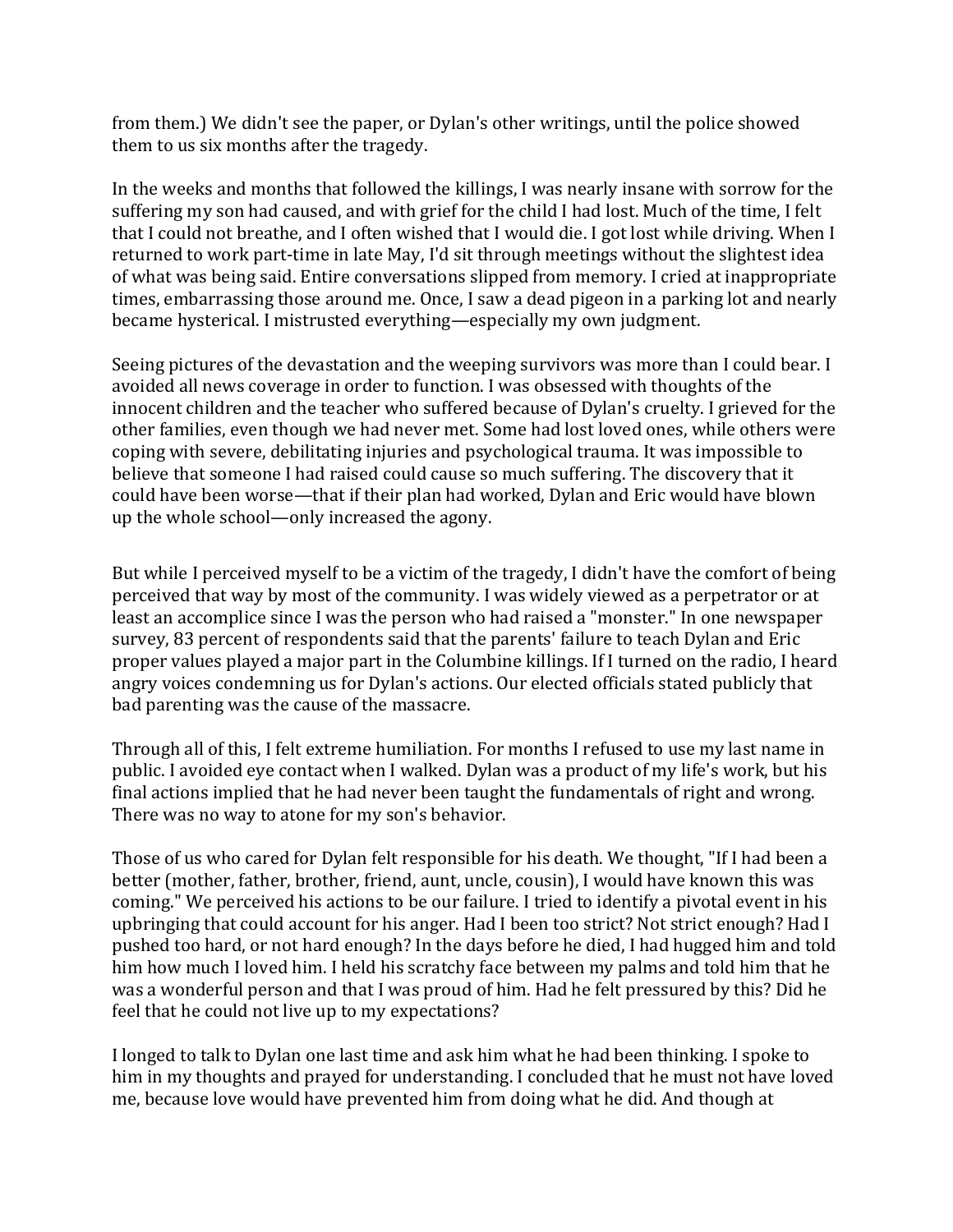moments I was angry with him, mostly I thought that I was the one who needed his forgiveness because I'd failed to see that he needed help.

Since the tragedy, I have been through many hours of therapy. I have enjoyed the devotion and kindness of friends, neighbors, coworkers, family members, and strangers. I also received an unexpected blessing. On a few occasions I was contacted by the parents of some of the children killed at the school. These courageous individuals asked to meet privately so we could talk. Their compassion helped me survive.

Still, Dylan's participation in the massacre was impossible for me to accept until I began to connect it to his own death. Once I saw his journals, it was clear to me that Dylan entered the school with the intention of dying there. And so, in order to understand what he might have been thinking, I started to learn all I could about suicide.

Suicide is the end result of a complex mix of pathology, character, and circumstance that produces severe emotional distress. This distress is so great that it impairs one's ability to think and act rationally. From the writings Dylan left behind, criminal psychologists have concluded that he was depressed and suicidal. When I first saw copied pages of these writings, they broke my heart. I'd had no inkling of the battle Dylan was waging in his mind. As early as two years before the shootings, he wrote about ending his life. In one poem, he wrote, "Revenge is sorrow / death is a reprieve / life is a punishment / others' achievements are tormentations / people are alike / I am different." He wrote about his longing for love and his near obsession with a girl who apparently did not know he existed. He wrote, "Earth, humanity, HERE. that's mostly what I think about. I hate it. I want to be free...free... I thought it would have been time by now. the pain multiplies infinitely. Never stops. (yet?) i'm here, STILL alone, still in pain...."

Among the items police found in his room were two half-empty bottles of Saint-John'swort, an herb believed to elevate mood and combat mild depression. I asked one of Dylan's friends if he knew that Dylan had been taking it. Dylan told him he hoped it would increase his "motivation."

Each year there are approximately 33,000 suicides in the United States. (In Colorado, suicide is the second leading cause of death for people ages 15 to 34.) And it is estimated that 1 to 2 percent of suicides involve the killing of an additional person or people. I will never know why Dylan was part of that small percentage. I will never be able to explain or excuse what he did. No humiliating experience at school could justify such a disproportionate reaction. Nor can I say how powerfully he was influenced by a friend. I don't know how much control he had over his choices at the time of his death, what factors pushed him to commit murder, and why he did not end his pain alone. In talking with other suicide survivors and attempters, however, I think I have some idea why he didn't ask for help.

I believe that Dylan did not want to talk about his thoughts because he was ashamed of having them. He was accustomed to handling his own problems, and he perceived his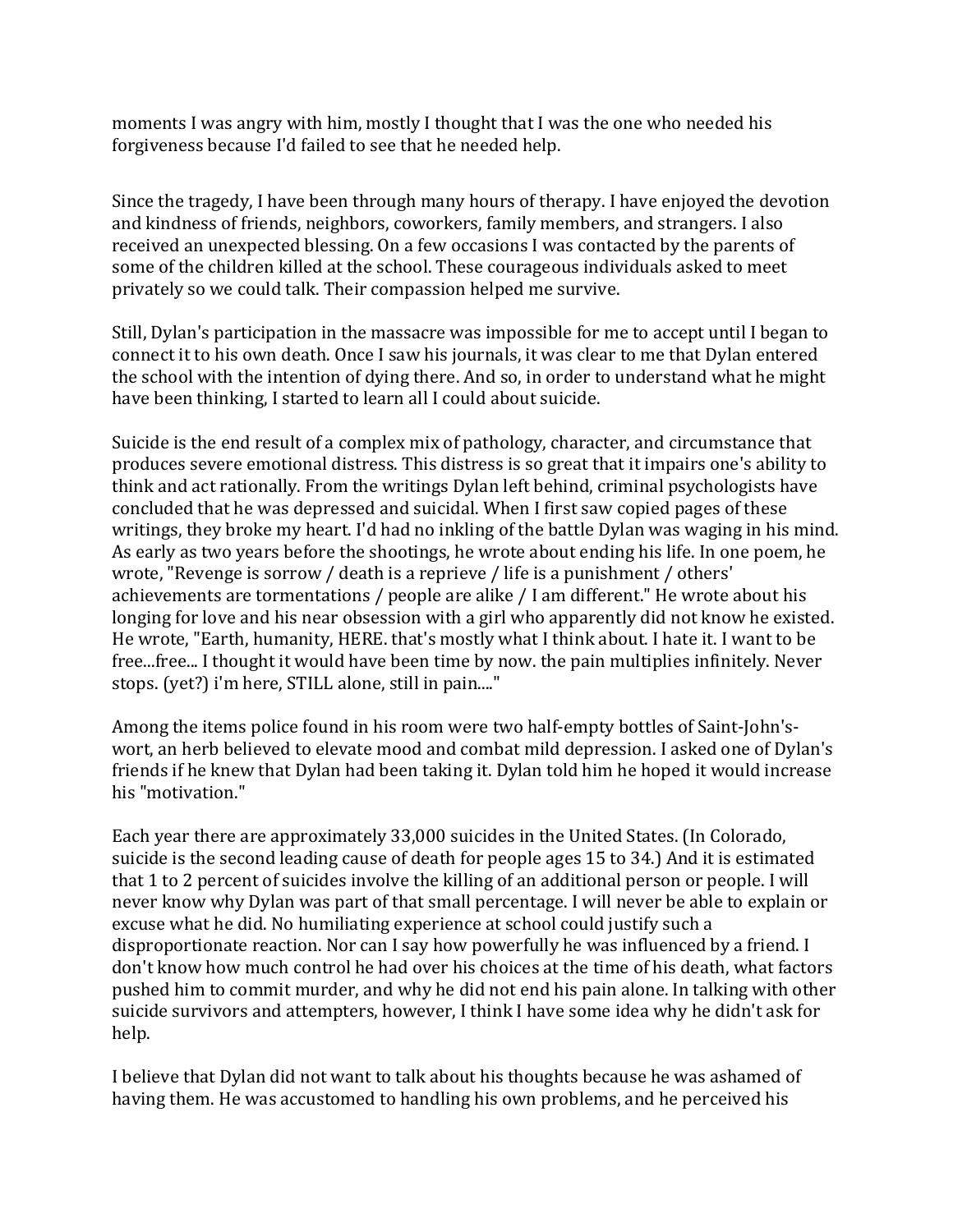inability to do so as a weakness. People considering suicide sometimes feel that the world would be better off without them, and their reasons for wanting to die make sense to them. They are too ill to see the irrationality of their thinking. I believe it frightened Dylan to encounter something he did not know how to manage, since he had always taken pride in his self-reliance. I believe he tried to push his negative thoughts away, not realizing that bringing them out in the open was a way to conquer them.

In raising Dylan, I taught him how to protect himself from a host of dangers: lightning, snake bites, head injuries, skin cancer, smoking, drinking, sexually transmitted diseases, drug addiction, reckless driving, even carbon monoxide poisoning. It never occurred to me that the gravest danger—to him and, as it turned out, to so many others—might come from within. Most of us do not see suicidal thinking as the health threat that it is. We are not trained to identify it in others, to help others appropriately, or to respond in a healthy way if we have these feelings ourselves.

In loving memory of Dylan, I support suicide research and encourage responsible prevention and awareness practices as well as support for survivors. I hope that someday everyone will recognize the warning signs of suicide—including feelings of hopelessness, withdrawal, pessimism, and other signs of serious depression—as easily as we recognize the warning signs of cancer. I hope we will get over our fear of talking about suicide. I hope we will teach our children that most suicidal teens telegraph their intentions to their friends, whether through verbal statements, notes, or a preoccupation with death. I hope we come to understand the link between suicidal behavior and violent behavior, and realize that dealing with the former may help us prevent the latter. (According to the U.S. Secret Service Safe School Initiative, 78 percent of school attackers have a history of suicide attempts or suicidal thoughts.) But we must remember that warning signs may not always tell the story. No one saw that Dylan was depressed. He did not speak of death, give away possessions, or say that the world would be better off without him. And we should also remember that even if someone is exhibiting signs of suicide risk, it may not always be possible to prevent tragedy. Some who commit suicide or murder-suicide are—like Eric Harris—already receiving psychiatric care.

If my research has taught me one thing, it's this: Anyone can be touched by suicide. But for those who are feeling suicidal or who have lost someone to suicide, help *is* available through resources provided by nonprofits like the American Foundation for Suicide Prevention and the American Association of Suicidology. (If you are having persistent thoughts about suicide, call the national suicide prevention lifeline at 800-273-8255 to speak with a counselor. And if you are dealing with the loss of a loved one to suicide, know that National Survivors of Suicide Day is November 21, with more than 150 conferences scheduled across the United States and around the world.)

For the rest of my life, I will be haunted by the horror and anguish Dylan caused. I cannot look at a child in a grocery store or on the street without thinking about how my son's schoolmates spent the last moments of their lives. Dylan changed everything I believed about myself, about God, about family, and about love. I think I believed that if I loved